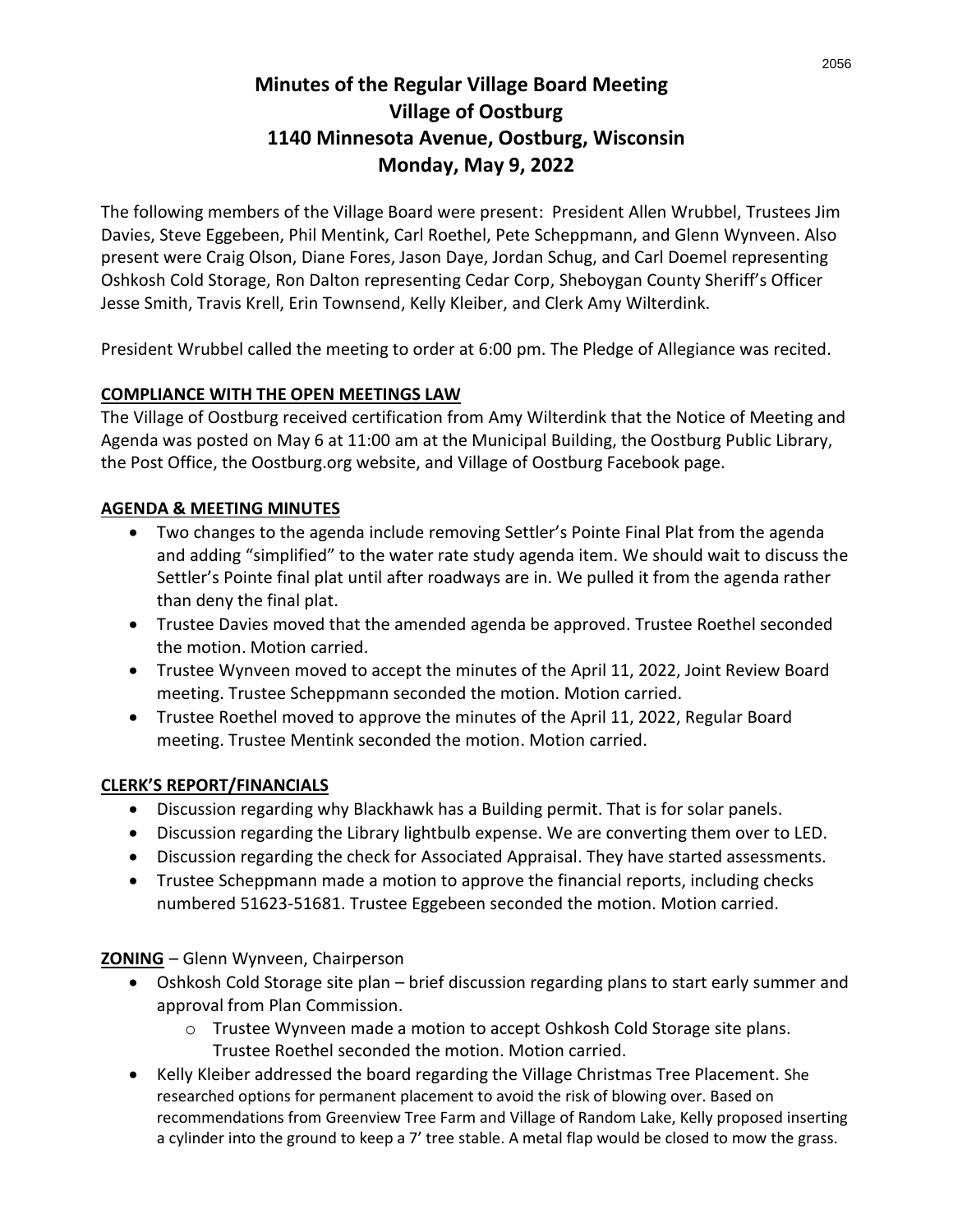- o Glenn Wynveen met with Kelly regarding various downtown locations. Considerations should be made for electricity for lights and where to push snow.
- o Kelly also has ideas having a business sponsor the tree each year, an essay contest for children, and the essay winner lights the tree. No ornaments would be hung due to wind.
- o Glenn will talk to the Dept Public Works, look at various locations, and talk to an Electrician.
- Agreement between Grace Bible Fellowship and Village of Oostburg
	- o The Zoning Committee and President Wrubbel met with representatives from Grace Bible Fellowship. The church rents two parcels in the Business Park. They plan to purchase the parcels and are requesting Tax Exemption; however, the parcels are currently included in the TIF. They are willing to pay until the TIF ends, then adjust to the Village's tax rate.
	- o The Board can sign the agreement effective May 9, 2022, but Grace Bible Fellowship cannot sign until after they own the property. They would pay 76% of Village tax rate for municipal services while they own the property. Also, they cannot sell the property to another tax-exempt business such as a church.
	- $\circ$  Trustee Wynveen made a motion to approve the agreement between Grace Bible Fellowship and Village. Trustee Roethel seconded the motion. Motion carried.
- Petition for Annexation by Dave Gartman requesting to annex from north side of Minnesota Avenue which is zoned rural development. Discussion that Gartman must hook up to Village water/sewer when wants to build a house, and he will pay for water/sewer hook-up costs. He will also pay for delayed assessment.
	- o Trustee Wynveen made a motion to approve petition of annexation.
	- o Trustee Davies seconded the motion. Motion carried.

#### **FINANCE** - Jim Davies, Chairperson

- The Oostburg Athletic Association (OAA) applied for a Temporary Class B License to sell beer at baseball championship games on July 13 and July 28.
	- $\circ$  Travis addressed the board. Oostburg was nominated last year to host the championship games because other communities don't have lights. This is an opportunity to showcase what Oostburg has to offer, and fundraising for OAA.
	- $\circ$  Discussion regarding concerns about alcohol responsibility. Travis indicated there is a two-drink limit, and no one was overserved last year.
	- o Trustee Davies made a motion to approve the applications for Temporary Class B License on July 13 and 28. Trustee Wynveen seconded the motion. Call of roll passed unanimously 6-0. Motion carried.
- Travis communicated the batting cages should be done by May 6, and then they can get the park cleaned up.
- Travis communicated that a parent fell on the tree roots near the dugout due to erosion. Travis talked to Joel about options. Glenn will talk to Joel.
- Operator License Permit applications from Kristen Dang, Marcus Newton, and Audrey Achtmann employed by Alfaa Mart (aka Minit Mart/Speedup).
	- $\circ$  Trustee Davies made a motion to approve the Operator License Permit applications for Alfaa Mart. Trustee Roethel seconded the motion. Motion carried.
	- $\circ$  Amy will remove SSN from the agenda packets and future applications.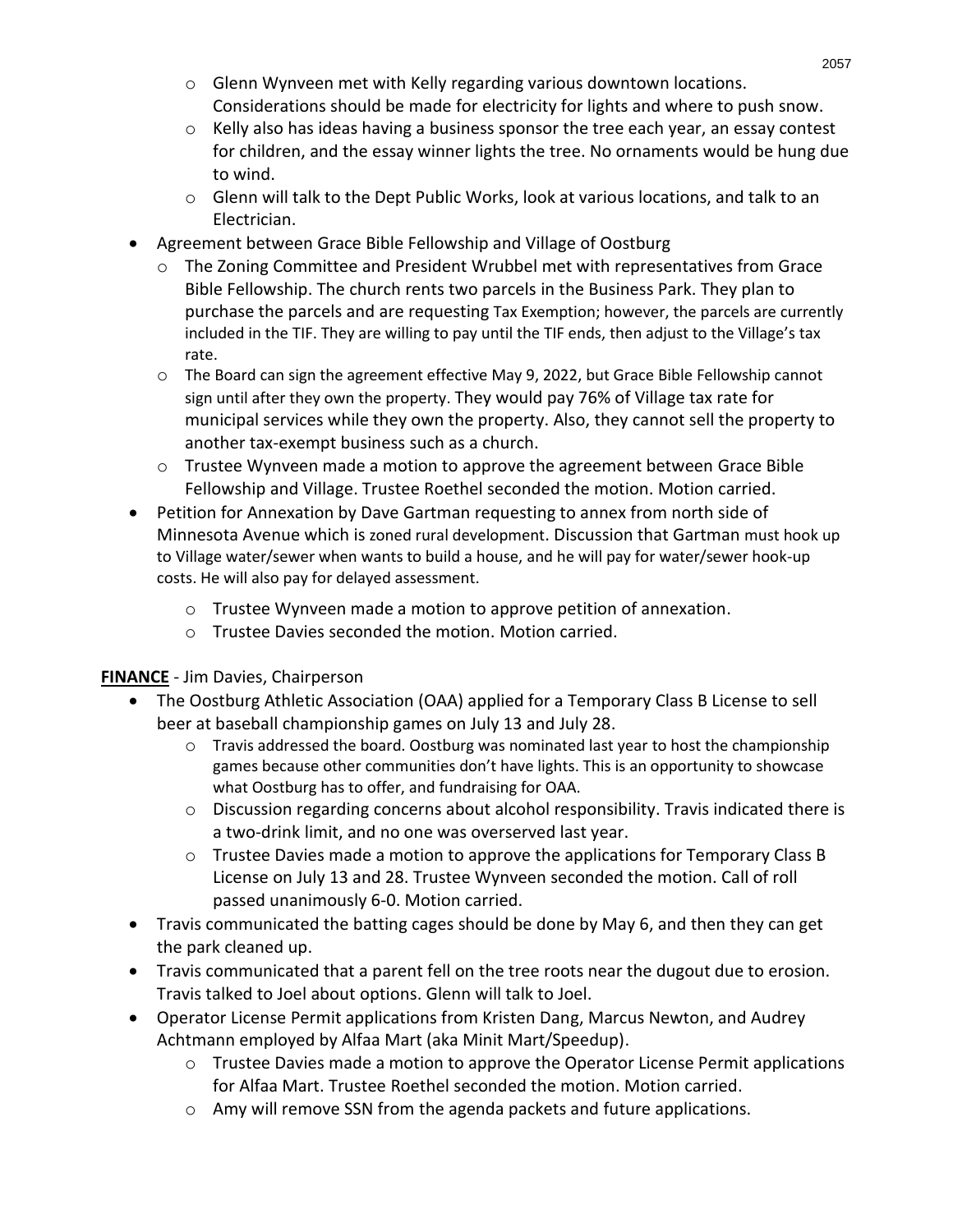#### **PROPERTY** - Pete Scheppmann, Chairperson

- Dumpster for Heavy Refuse Disposal
	- $\circ$  The dumpster was emptied again on Friday, then by Saturday it was full, so he put out the "no dumping" sign. After that, several large items were added on the side and a heaping pile in front of the sign. Costing us over \$25,000 this year. The Clerk currently gets more phone calls and inquiries regarding the dumpster than any other topic. Discussion regarding other possible options.
	- $\circ$  Trustee Scheppmann made a motion to temporarily discontinue offering a large refuse dumpster until we can re-evaluate. Trustee Davies seconded the motion. Motion carried.
	- $\circ$  Waste Management will pick up the dumpster on Friday and not replace it. Communication will be in the Weekly and Joel will put out a sign.
- Cold Storage and Village agreement for easements on roadway on Enterprise Court.
	- $\circ$  Trustee Scheppmann made a motion to approve the easements for OCS on Enterprise Court.
	- o Trustee Roethel seconded the motion. Motion carried.

#### **SAFETY** - Carl Roethel, Chairperson

- Adding definition to ordinance for Small Mammals in response to resident who wants to raise meat rabbits. The ordinance allows for a maximum of 3 dogs, 5 cats, or 5 mammals, not to exceed 5 small animals.
- $\circ$  Trustee Roethel made a motion to approve the ordinance for small mammals. Trustee Wynveen seconded the motion. Motion carried.
- Ordinance for Parking Regulations east side of N  $10^{th}$  Street, 40 feet from Center Ave so that semi-trucks can make the turn. Discussion that 40 feet measurement will start from Center Ave curb line to 40 feet north.
	- $\circ$  Trustee Roethel made a motion to approve the ordinance for no parking. Trustee Scheppmann seconded the motion. Motion carried. Carl will talk to Joel after New York Avenue construction project is completed.

### **STREETS** - Philip Mentink, Chairperson

Trustee Mentink communicated the following upcoming street projects:

- North 9th Street from Center to Wisconsin Avenue.
- Wisconsin Avenue
- Repave New York Avenue
- Illinois to Wisconsin
- Phil sent an RFP (request for proposals) to 3 engineering companies today.
- On Thursday, Phil met with Allen, Joel, Greg to look forward to next year. Tentatively identified Huron, Erie, Ontario from 9<sup>th</sup> to 6<sup>th</sup> and/or 8<sup>th</sup> to 6<sup>th</sup>. We will need to evaluate if sewer and water also. The year after, will look at South 8<sup>th</sup> and South 9<sup>th</sup> from Center to Ontario. Pavement is in rough shape. Also, Superior to Ontario on the list. Wait until 2025- 2026 for more financing options. Indiana and Ohio are bad, but those we could do an overlay without utilities.
- Phil Cosson will provide a financial plan.